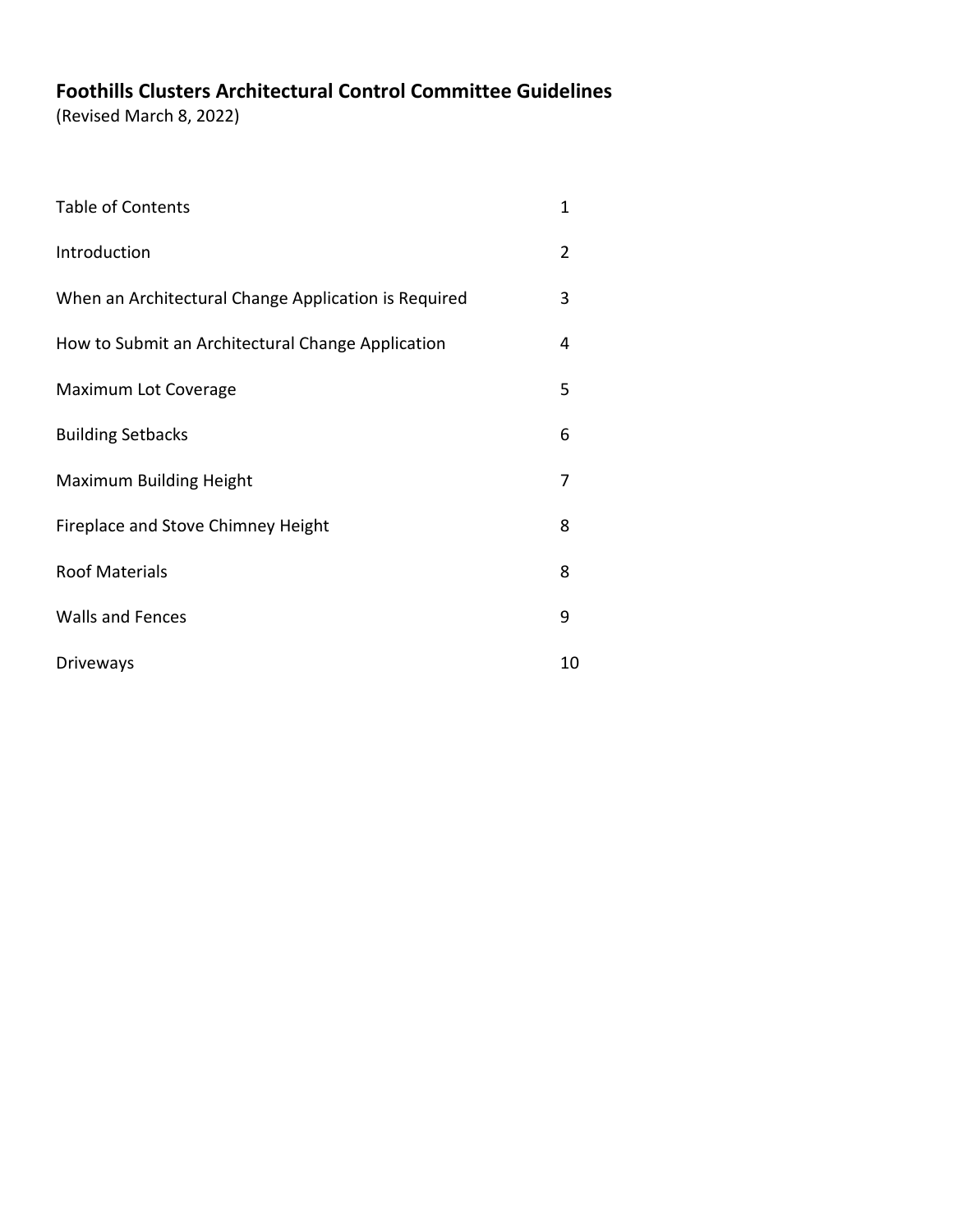#### **Introduction**

Article V of the Foothills Clusters HOA Covenants, Conditions and Restrictions (CC&R's) authorizes the Board of Directors to establish an Architectural Control Committee (ACC) to act on its behalf to enforce the CC&R's with regard to buildings and their maintenance.

While there are some specific fixed requirements spelled out in the CC&R's, the governing documents give the Board of Directors and the ACC wide latitude to ensure that all development plans "…have been submitted and approved in writing as to harmony of external design and location in relation to surrounding structures and topography…".

Due to the irregular shape of the lots, the varying topography and presence of open land in the Common Areas, what may be an acceptable development for one lot may not be appropriate for another. Each application is judged on its own merits and in the setting in which it is proposed. Note that the existence of prior violations or exceptions does not mean that such development is universally acceptable.

The attached guidelines represent the ACC standards for some, but not all, of the factors it considers when reviewing proposed development. Homeowners are also encouraged to read and be familiar with the CC&R's before planning any external changes to their property.

#### **When an Architectural Change Application is Required**

- With few exceptions all exterior maintenance, changes and additions require prior approval by the ACC before beginning work.
- Changes Requiring Approval Include, But Are Not Limited To:
	- o Re-roofing
	- o Roof changes
	- o Additions, buildings, covered patios, carports, etc.
	- o Walls and fences, front or back
	- o Driveway recoating, replacing with new material, increasing size
	- o Painting exterior of home, out buildings, garage door, etc.
	- o Swimming pool addition
- Changes Not Requiring Approval Include:
	- o Replacing windows or door of the same size
- The CC&R's state explicitly that approval be granted by the ACC BEFORE beginning construction or maintenance. To begin work without written approval is a violation of our CC&Rs and could result in fines and corrective action.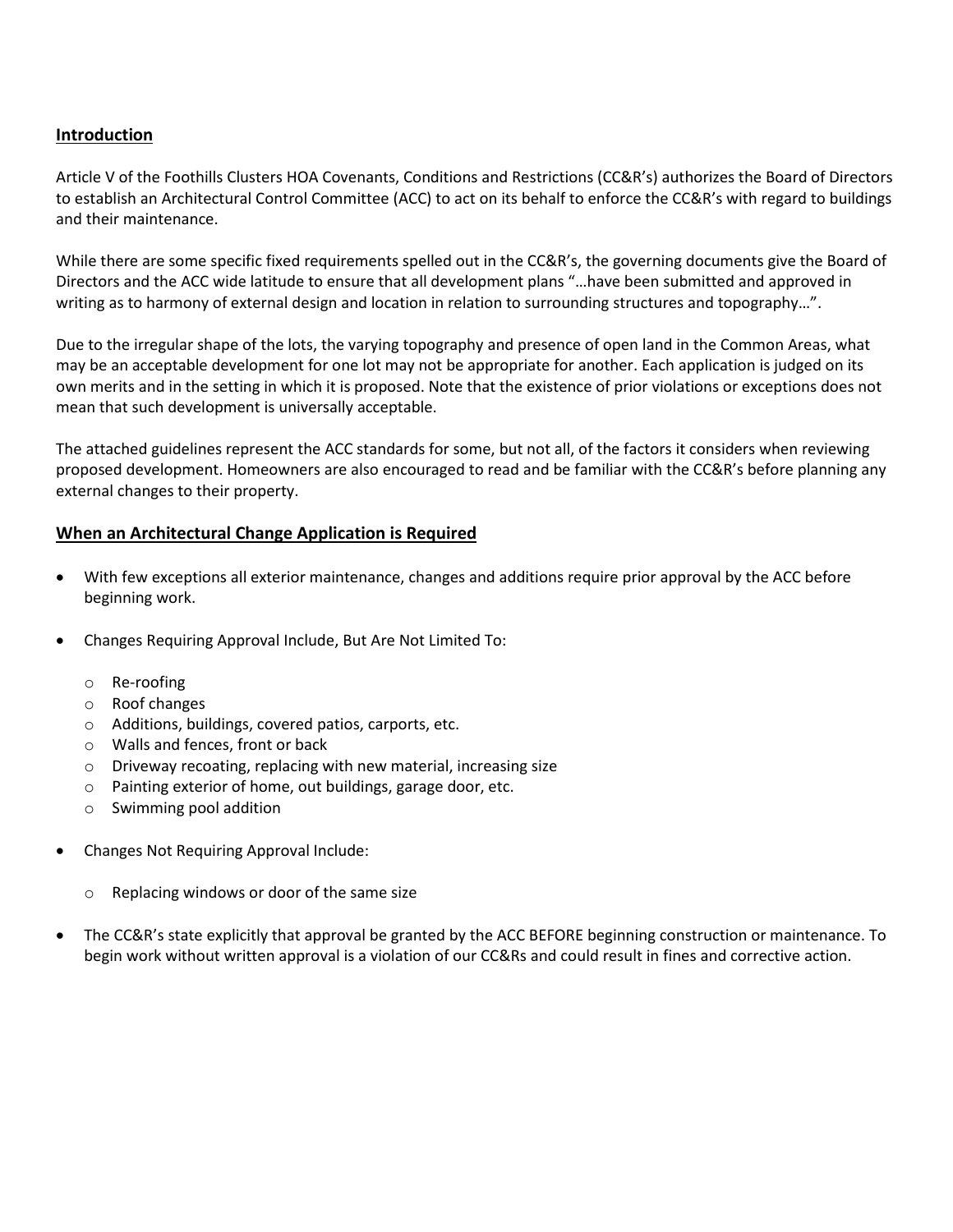## **How to Submit an Architectural Change Application**

- Obtain the relevant application from a committee member or download it from the web site.
- Complete the application with supporting documents, color and material samples, etc.
- Present your project to surrounding neighbors to make them aware of the project and gives them the opportunity to raise concerns with the ACC. Neighbors DO NOT have the power to approve or disapprove a project.
- If the location of the change borders on a Common Area, approval by the Master Association is required.
- Submit the application to the ACC. Applications can be scanned and submitted electronically, or the paper application can be mailed to the FCHOA, or the application can be hand delivered to a committee member.
- The committee reviews the application. It may require further information and/or a site visit by members of the committee.
- If a Pima County building permit is required for the project, the application can be submitted with or without the required building permit. The requirements of the CC&R's and the ACC are often more restrictive than those of Pima County.
- In all cases the requirements of the CC&R's and ACC supersede those of the county.
- Receipt of a Pima County building permit does not require that the ACC approve an application.
- Approval of an application by the ACC does not guarantee that the project will receive a permit from Pima County.
- The ACC decides outcome or, in some cases, presents the application to the full board for approval/disapproval at the next regularly scheduled HOA board meeting.
- If the board or committee fails to approve or disapprove the application within 30 days of receiving a complete application, then the application is considered legally approved.
- It is possible for the committee to disapprove an application if more time is required to review the application. The application can be resubmitted at any time.
- The ACC notifies applicant of the outcome.
- If approved, on project completion, the ACC may inspect the completed work on site to ensure all aspects match their description in the application.
- The ACC places a letter of completion in the hard file system for that property.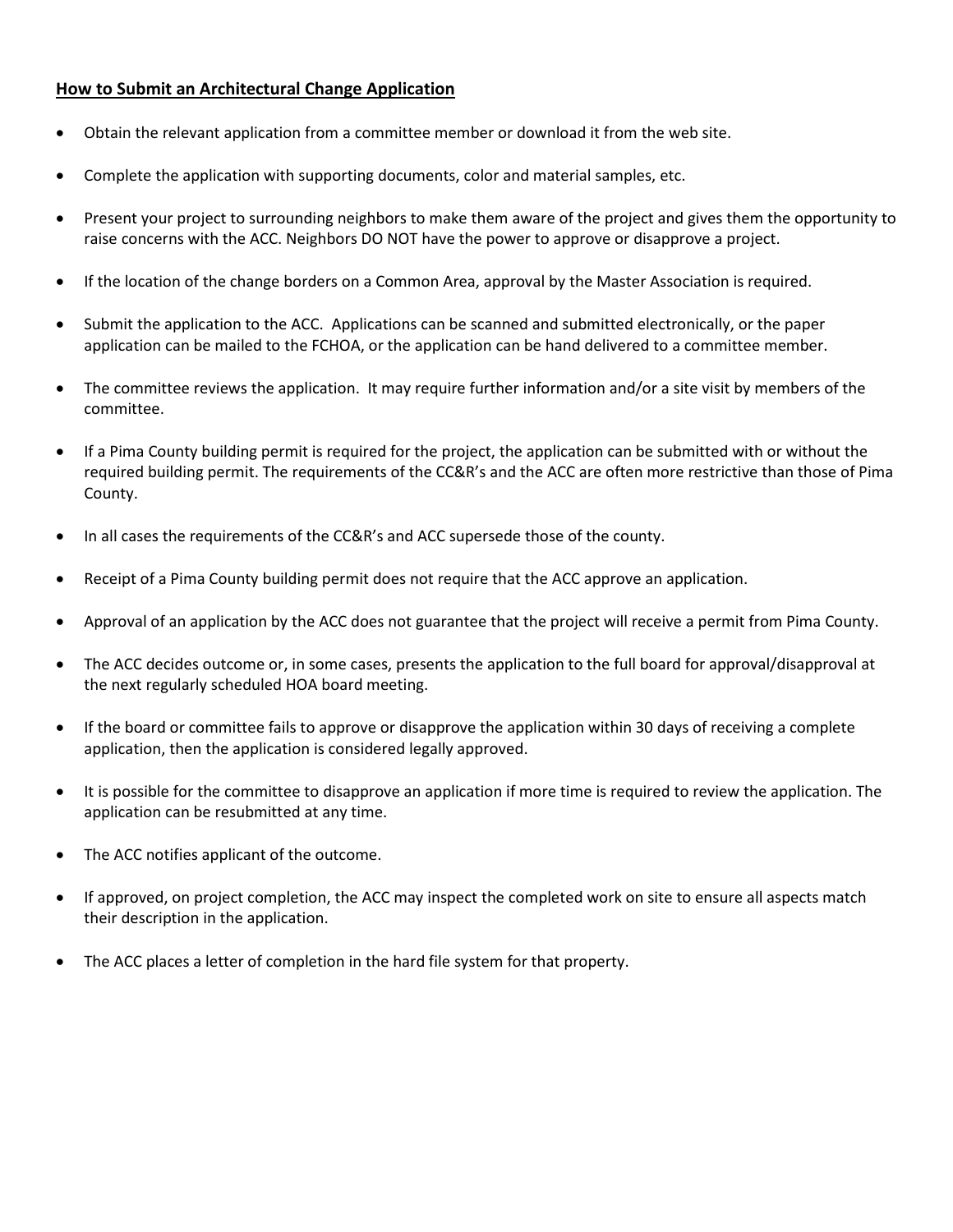## **Structure Additions or Modifications**

## **Standard**

- Same or matching material and complimentary color to the house.
- Style and architecture compatible with existing house and surrounding neighborhood.
- No significant negative impact to neighbors (e.g. window imposing on privacy).
- Note that the ACC may try to mitigate blockage of neighbors' views of mountains or city, but it cannot protect such views.
- No "temporary" structures in front (i.e., parking shade, etc.).

#### **Maximum Lot Coverage**

#### **Standard**

- Maximum lot coverage shall be 30%.
- Included in Lot Coverage: Home area under roof, shade structures, covered porches, covered patios, garages, carports, covered breezeways, guest homes, studios, storage buildings, and outbuildings.
- Excluded from Lot Coverage: Driveways, sidewalks, uncovered patios, uncovered porches, uncovered decks, and pool surrounds.

#### **Background**

It is a goal of the Committee to prevent over-development, over-building, and crowding of structures in the Foothills Clusters. Substantial un-built and natural space shall be maintained around homes by limiting lot coverage. As an example, for a one-third acre lot:

1 acre (43,560 sf) x 0.33 = lot size of 14,373 sf x 0.30 = 4,312 sf maximum coverage.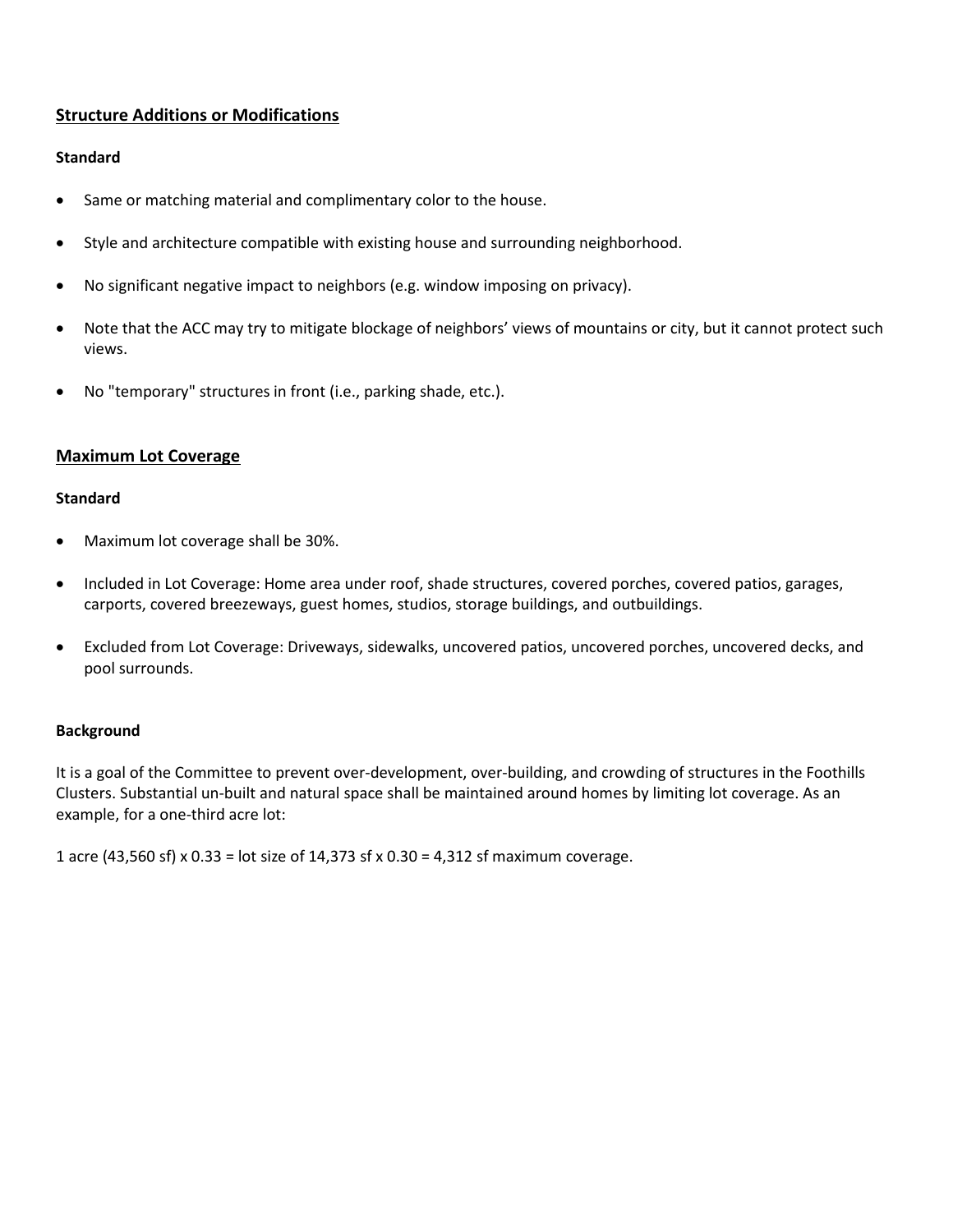## **Building Setbacks**

#### **Standard**

- Building setbacks are as follows:
	- o 10' from side property lines
	- o 25' from front property lines
	- o 25' from rear property lines
- For properties abutting Common Areas, the side and rear setbacks may be reduced to 5' for the sides and to 20' for the rear.
- For properties on cul-de-sacs, front property line setbacks may be reduced to 20' as long as off-street outdoor parking (not in a garage) is maintained for at least two cars.
- Setbacks apply to homes, garages, carports, shade structures and outbuildings.
- A 10' setback along contiguous property lines applies to simple freestanding shade structures located within the backyard.
- Setbacks do not apply to patios, driveways, sidewalks, or parking areas.
- Setbacks do not apply to walls and fences for side yards or back yards.
- Walls and fences proposed for front yards forward of the face of the home will be considered individually by the ACC.

#### **Background**

The ACC setback guidelines are in keeping with both the original Foothills Clusters design plan and are similar to present day Pima County CR-1 and CR-2 setbacks.

A key characteristic and feature of the Foothills Clusters neighborhood is the abundance of trees and natural desert foliage that form the natural buffers around its homes.

The ACC's goal is to retain the Foothills Clusters' naturally treed and suburban character and to balance a feeling of community and privacy among neighbors.

The Committee's guidance by CC&R Article 5 of maintaining "harmony of external design and location in relation to surrounding structures and topography" includes maintaining adequate space for privacy and abundant natural desert growth, especially in front and side yards.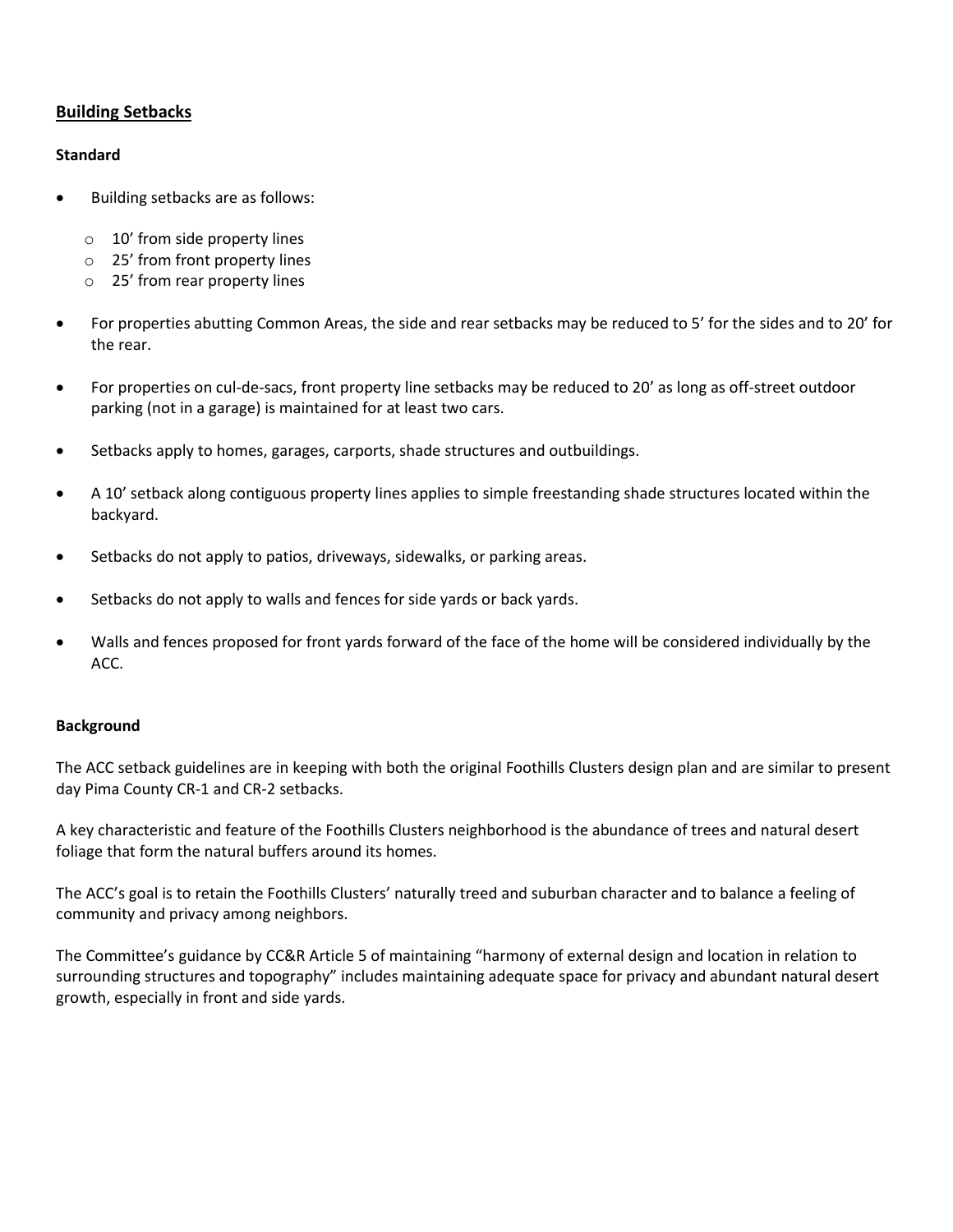## **Maximum Building Height**

## **Standard**

- Proposed modifications to the original build, new builds, guest houses, garages, outbuildings and accessory structures will have a maximum build height of no greater than 15'0" from the original finished floor.
- Simple freestanding shade structures within the backyard will have a maximum build height of 10'-12', dependent on individual lot topography.
- Maximum structure height shall be defined as the highest part of the structure (excluding a fireplace chimney) above the original main home's finished floor.
- Structure height is measured from the original finished floor to the roof peak on a gabled roof or to the highest parapet wall on a flat-roofed house.
- Lots may not be supplemented with fill to raise the finished floor and effectively raise the proposed new finished structures height above the original structure's roof peak.
- All exception cases require ACC review and approval.

#### **Background**

The ACC's responsibility is to review proposed external structure changes so as to ensure "harmony of external design and location in relation to surrounding structures and topography". (CC&R Article 5)

The height of most structures in the Foothills Clusters are originally 14' to 15' above the finished floor. The evaluation of "harmony of external design" includes maintaining home and accessory structure heights at or near original Clusters levels and specifically at a maximum building height of 15' above the original finished floor. This requirement maintains the overall character and appearance of the development and eliminates competition in building heights and obstruction of views among neighbors.

The ACC does not allow the addition of second floors or split levels. Roof decks could be approved in some situations, depending on the specific setting and details

Lots may not be supplemented with fill to raise the finished floor and effectively raise the proposed new finished structure's height. For example: if a project proposes either new construction or to fully or partially demolish an existing structure and to supplement or add fill to the site to raise the finished floor by 2' then the maximum finished structure's height shall be reduced to a maximum of 13' above finished floor.

Any proposed accessory structures which substantially block views from neighboring primary residences shall be discouraged by the Committee.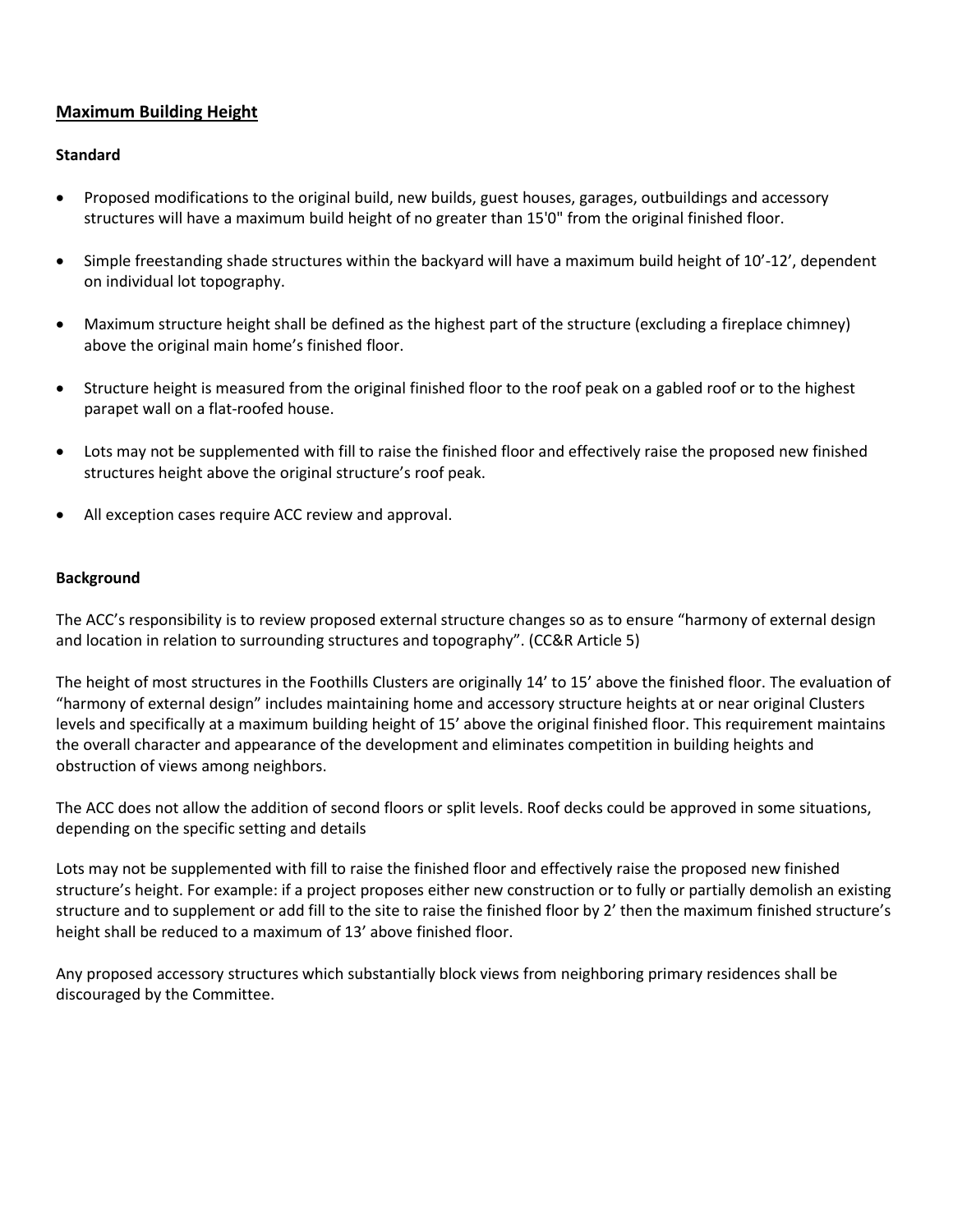## **Fireplace and Stove Chimney Height**

## **Standard**

• Fireplace flues and chimney shall extend above the roof to the minimum height required for safety by the applicable Building and Mechanical Codes and no more than 1' higher than Code requires for safety.

## **Roof Materials**

#### **Standard**

- Desert Tan or darker colors can be approved.
	- o White or near-white roofs are not allowed per the CC&R's.
- Standard materials are asphalt shingles, applied continuous membrane coatings, finished metal panels and clay tiles.
	- o Unfinished metal roofing, including bare galvanized metal is not approved.
	- o Roll roofing is not approved.

#### **Background**

Color and materials of roof must be approved by the committee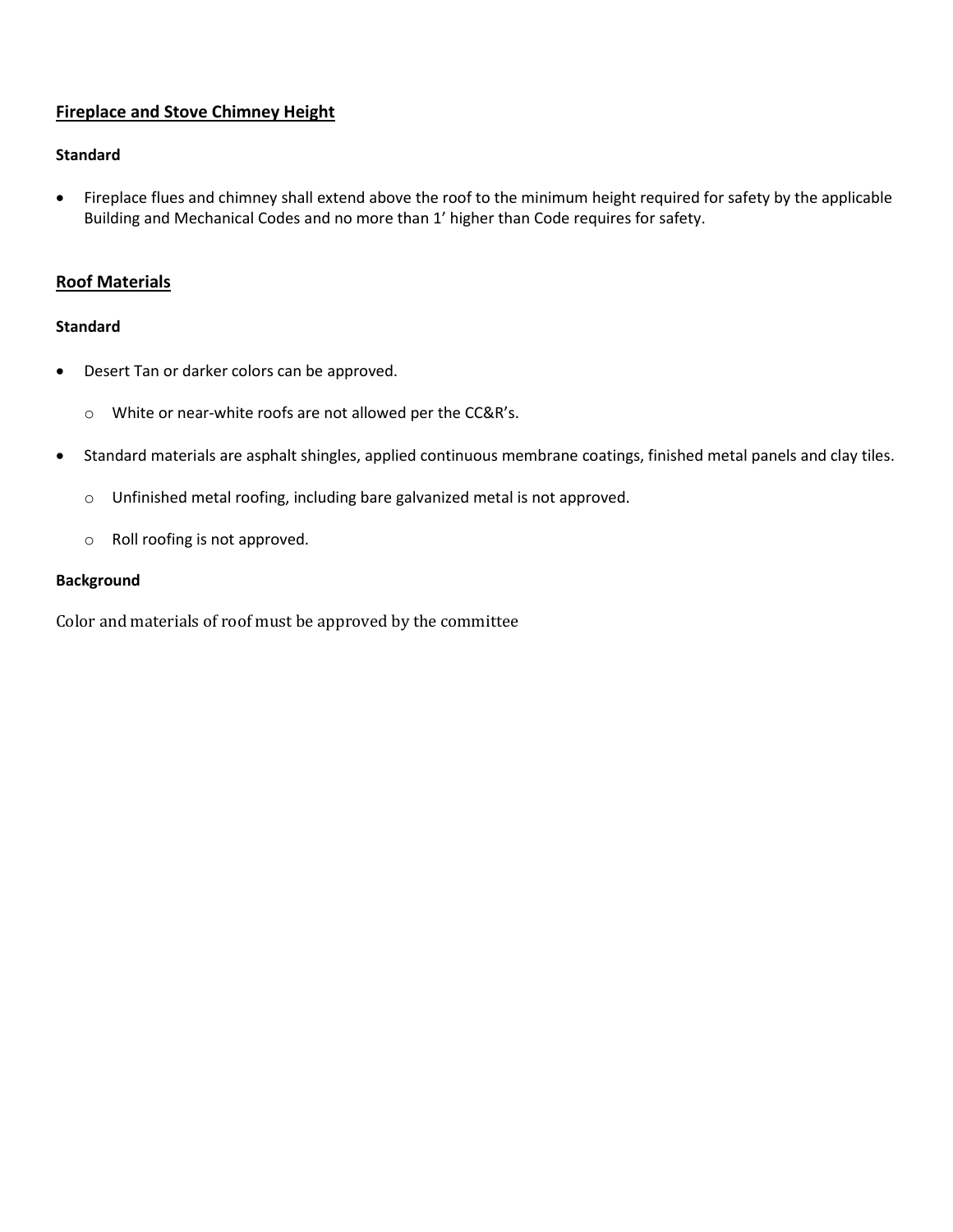## **Walls and Fences**

## **Standard**

- Street-facing walls facing any street, including all cul-de-sacs, Evans Mountain Rd or Ventana Canyon.
	- o Material must be same as main house almost always slump block.
	- o Color must match the main house color as closely as possible.
	- o There may be cases where the board will approve other materials, such as matching stucco along with the original slump block.
- Non-street-facing walls and fences:
	- o Allowed, based on specifics for proposed project:
		- Slump block to match house
		- Stucco-covered block
		- Wrought iron
			- Adhere to County standards for spacing of bars
		- Smooth cement block ("Royce" type of blocks)
		- Wood in some situations
	- o No chain-link fencing or similar
	- o No ranch fencing, wire fencing, chicken wire, barbed wire, or similar

#### **Background**

The CC&R's use the term "Patio walls" to refer to all walls and fences on a property, excluding walls that act as the side of an enclosed structure.